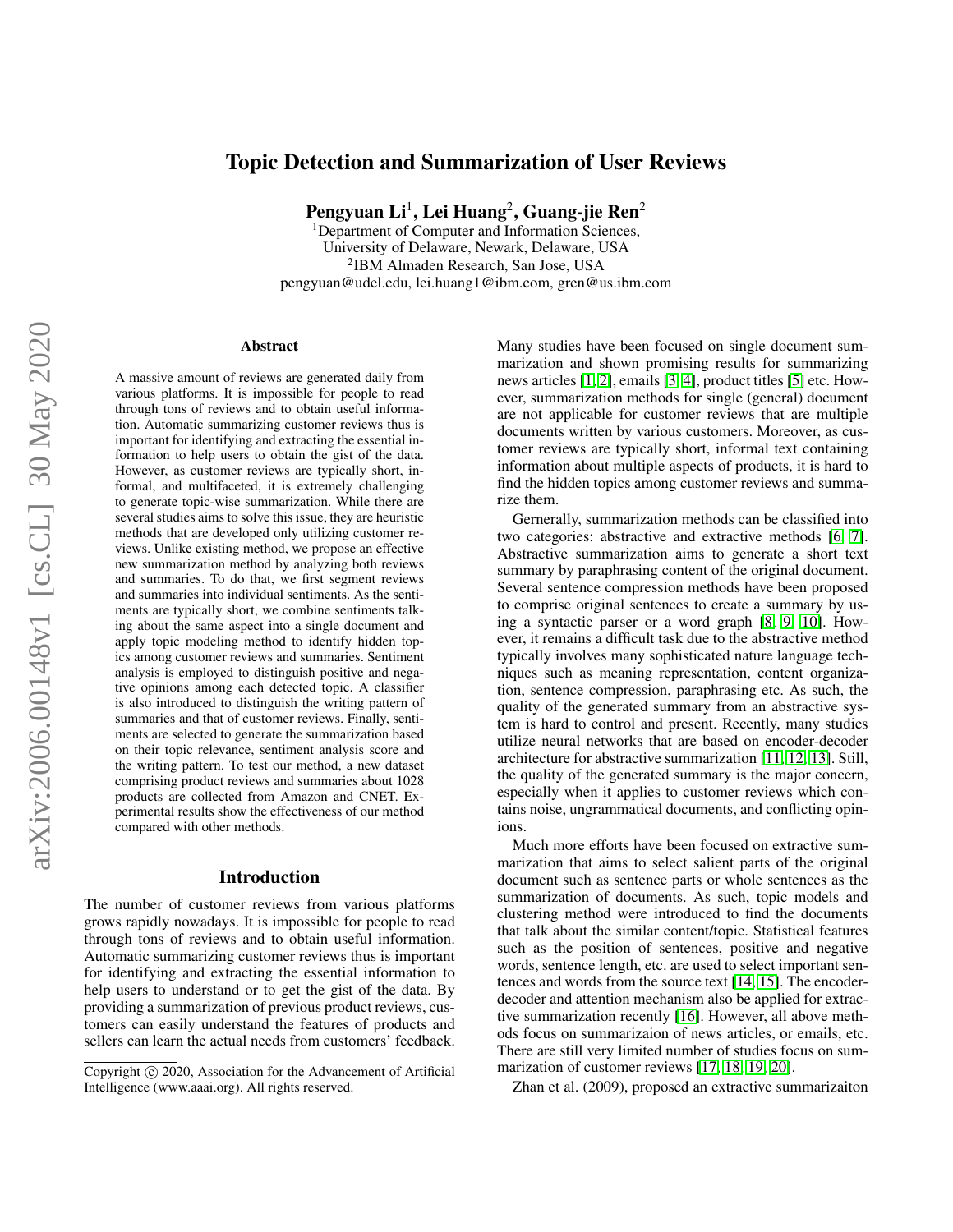method that is based on analysis of internal topic structure of product reviews and tested it on reviews collected from 8 products [\[17\]](#page-4-16). Yu et al. (2016) selected important sentences by analyzing their popularity and specificity [\[18\]](#page-4-17). For the methods proposed by Tan et al. (2017) and Amplayo et al. (2017), topic modeling methods are used [\[19,](#page-4-18) [20\]](#page-4-19). While thousand of reviews are used in above methods, they are heuristic methods due to the lack of groundtruth summaries. Summaries for less than 10 products or only the positive/negative rate are used to test their methods. As such, the critical source of summaries are missing for above methods.

Another work that could also be relevant to our work is opinion extraction from customer reviews. The opinion extraction methods differ from general customer review summarization as it focuses on summarizing selected sentences that only relevant to a manually designed topic. Hu et al. (2006) examined the review sentences and designed particular rules to detect product features among the source data and generate the summarization [\[21\]](#page-4-20). Ganesan et al. (2010) proposed a graph-based framework for generating summaries from review sentences collected by using 51 queries [\[22\]](#page-4-21). Hu et al. (2017) proposed a sentence importance metric that is based on content and sentiment similarities for selecting important sentences [\[23\]](#page-4-22). Similarly, these methods are designed to learn opinions from only customer reviews rather than from both reviews and summaries.

Here we present a new topic modeling based summarization method with following main contributions. Firstly, we created a new Amazon-Cnet dataset with mapping between Amazon reviews and Cnet summary. Secondly, we provide a unified framework to segment review, cluster review sentiments into single document, model the review topics,and generate the summarization. Lastly, the experimental results and evaluation provide convincing evidence that the proposed method can be a useful tool for review summarization.

The rest of the article is organized as follows: Section 2 describes the complete framework of our method and detailed steps; Experimental settings, results and performance evaluation are presented and discussed in Section 3; followed by conclusion and future work in Section 4.

# Methods

Our goal is to build a summary generator by analyzing both reviews and summaries. We first preprocess the raw text and segment reviews or summaries into individual sentiments where each of them contains information about only one aspect of product. As the sentiments are typically short, we thus combine sentiments talking about the same topic/aspect into a single document and apply topic modeling method to identify hidden topics among customer reviews and summaries. Next, we apply sentiment analysis method to those sentiments that belong to the same topic for distinguishing positive and negative sentiments. To generate the final summarization, a classifier also is introduced to distinguish the writing pattern of summaries and that of customer reviews. Finally, sentiments are selected to generate the summarization based on their topic probability, sentiment analysis score and writing pattern. The complete framework for



Figure 1: Our framework for customer review summarization.

our approach is shown in Fig. 1. The rest of this section provides details of each step.

### Text preprocessing

A customer review typically contains information about multiple aspects of a product. To obtain the information about individual aspect, we first break a review into sentences. As such, a customer review, *review* i, is converted into a set of sentences  $(s_i^1, \ldots s_i^m)$ . Similarly, we also split a summary, *summary* j, into individual sentences  $(s_j^1, \ldots, s_j^n)$ .

We note that customer review are written in informal and concise phrases. As such, the majority of sentences after parsing are very short (less than 8 words length). It is hard to learn the topic and sentiments from short documents directly. Notably, sentences contains the same noun. typically talking about the same aspect of the product. For example, The battery last one day long. and It is pretty heavy due to the battery. all talk about battery which appears in both sentences. We thus combine sentences that contain the same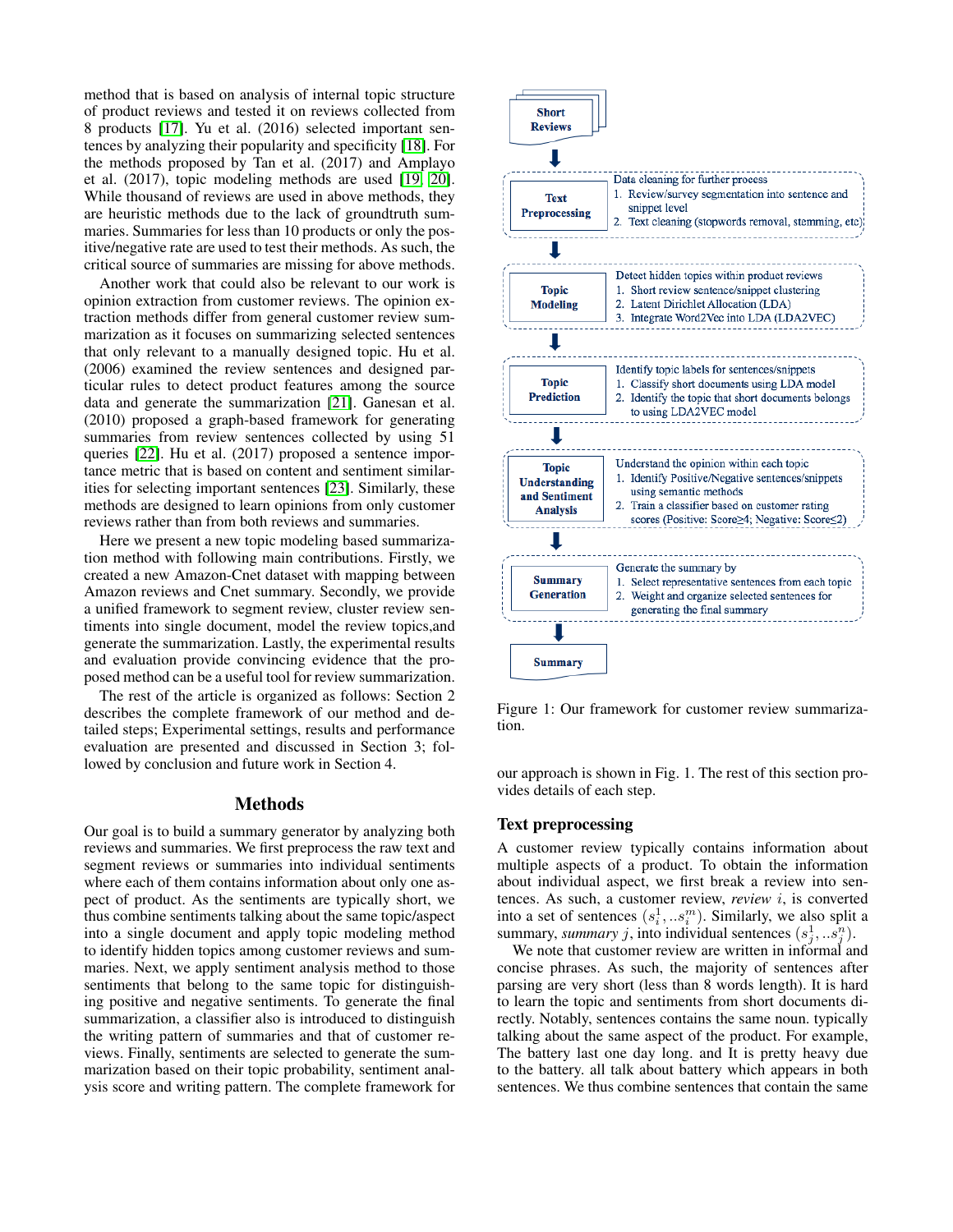noun to create a longer document,  $Doc_{noun}$ , for further process. As a sentence may contain more than one noun, such sentence will appear in multiple combined documents. For the sentences that do not have any nouns, they will not be included in any combined documents.

For each sentence and combined document, the traditional preprocessing steps are also employed. We first substitute all contractions and specific terms, such as, e-mail, sd-card based on a manually build dictionary. For example, the word e-mail will be converted to email. We also remove stop words [\[25\]](#page-5-0) and standard suffixes using Porter stemmer [\[24\]](#page-5-1).

## Topic modeling on reviews and summaries

As we mentioned before, customers reviews typically contain information about multiple aspects of products. Moreover, due to different user experience, the aspects reviewed by different customer could be also vary. Thus, identifying the hidden topics among customer reviews is important to generate the summarization. Regarding the summaries, as they are written by people typically with expertise and focus on only product itself. The topics covered by customer reviews are quite different from that by summaries. For example, the shipping experience which is an important topic among customer reviews, typically will not be mentioned in Cnet summaries. We thus identify the hidden topics among both customer reviews and summaries.

In this work, we use LDA to identify hidden topics among combined documents of customer reviews and of summaries, which is a generative statistical model that has been widely used for topic modeling. To do that, we use the implementation from scikit-learn [\[26\]](#page-5-2). The model parameters are learnt iteratively for different number of topics,  $K$ , where  $K$  ranges from 5 to 40, and the log-likelihood and perplexity are calculated for each value of  $K$ . To determine the optimal number of topics, we identify the  $K$  value that maximizes log-likelihood and minimize the perplexity. Two models LDAreview and LDAsummary are trained based on Amazon customer reviews and Cnet summaries respectively.

To identify the review sentences that talk about the same topic, we predict the topic label for each review sentence using LDAreview and LDAsummary, respectively. We note review sentences after the parsing step may be too short to be classified. Therefore, the sentence which obtains all zero prediction for all topics will be discard. Review sentences then will be grouped into sets of topics along with their probability scores,  $P_x^t$  $s_i^t$ , indicating how likely the sentence  $s_i^j$  belongs to the particular topic  $t$ .

# Topic understanding and sentiment analysis

While we have split review sentences into sets of topics, many sentences that belongs to the same topic may express conflicting opinions. For example, sentences The screen has great resolution. and I hope I bought larger screen could be assigned with the same topic label, while they totally express opposite opinions. To identify the hidden opinions among each topic, we apply sentiment analysis to sentences belonging to the same set.

To do sentiment analysis, we employ VADER (Valence Aware Dictionary for sEntiment Reasoning) which is a rulebased model utilizing lexical features and rules that embody grammatical and syntactical conventions [\[27\]](#page-5-3). As VADER is build upon analyzing social media text snippets collected from twitters that have similar writing patterns with review data, we believe it is well-fitted for review sentiment analysis.

Thus, given a review sentence  $s_i^j$ , we can obtain a positive sentiment score,  $PS_i^j$ , and a negative sentiment score, neg  $PS_i^j$  by using VADER. The opinion of sentence  $s_i^j$  then can be determined by the label of the maximum value of  $PS_i^j$ and  $PS_i^j$ .

## Summary generation

Customers typically talk about multiple aspects of the product in their reviews. To generate the final summary, we first identify the  $k$  most salient topics that are covered by customer reviews. In our work, the  $k$  is set to 5. To do that, we check the number of sentences that in each topic set and pick the  $k$  most salient topics for generating the summary.

As we mentioned, conflicting opinions could appear in the same topic. To represent the overall opinion of a topic, we also select the most popular attitude in the most salient topics. For example, when the number of positive sentences is higher than that of sentences labeled as negative, we believe the topic is positive and the opinion score for each sentence obtained by sentiment analysis,  $OP_i^j = PS_i^j$ . Otherwise, the topic is negative and the opinion score for each sentence,  $OP_i^j = NS_i^j.$ 

Notably, summaries are typically written in a different style from customer reviews. Therefore, the writing style is one of the most important factors for ranking sentences. Unlike existing work that generate the summary just based on the analysis of reviews. We build a classifier to distinguish writing patterns for summaries and that for customer reviews. To do that, we create a set of summary sentences and a set of review sentences. We note the imbalance issue between the summary sentence set and the review sentence set. We use meta learning [\[28\]](#page-5-4) where the majority class is split into multiple subsets, each of which is of similar size to the minority class, to train a base-classifier. The final classifier is build upon the decision made from all base classifiers. By using this classifier, we can obtain a summary likelihood for each sentence,  $SL_i^j$ .

The summarization of customer reviews is a set of most important/informative/representative sentences that are selected from the k most salient topics. All above factors are very critical to determine the importance of the sentence:

- The probability that the sentence belong to current topic:  $P_{1}^{t}$  $s_i^j$
- The opinion score obtained from sentiment analysis:  $OP_i^j.$
- The summary likelihood:  $SL_i^j$ .

To select the most important sentence within each topic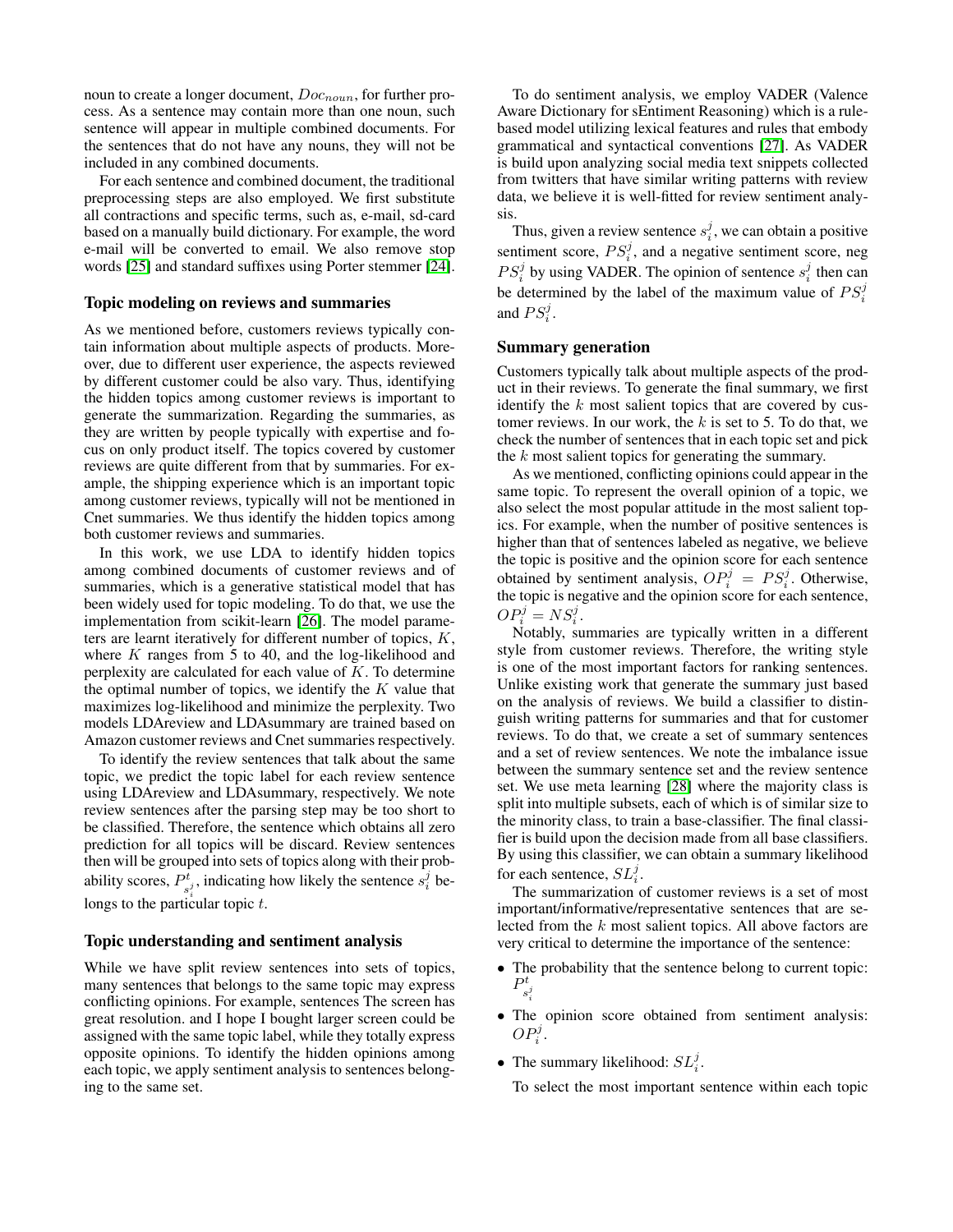#### Product Name: Nokia Lumia 920

#### Cnet Summary:

Nokia's 920 is a good evolution of the Lumia brand, with a truly outstanding camera. Everyone could like this phone, but we see smartphone newbies enjoying its uncluttered design and ease of use most of all.

#### **Summarization Generated:**

It has really good camera. The wondows os works smoothly. Great software experience. Found every feature needed. A fantastic modern smartphone. We got the display flicker issue and decide to live with the problem.

### Product Name: ZTE Merit (Straight Talk)

### **Cnet Summary:**

As an entry-level prepaid handset, the ZTE Merit is reliable, reasonably priced, and easy to use.

**Summarization Generated:** 

Straight talk service is great. All in all, for the price I paid and the \$100 a month I save on cell service I am thrilled with the phone and straight talk! The speaker is loud enough and it's easy to dial and it even has an emergancy dialpad which i love incase theres an emergancy my little girls can dial 911 without a problem. Apps tend to run a little slow. Keyboard is tiny. It does have drop calls due to At&t towers.

<span id="page-3-1"></span>Figure 2: Summarization examples generated by using our method.

sentence set, we calculate the importance score for each sentence as follows:

$$
Score(S_i^j) = (P_{s_i^j}^t + OP_i^j) * SL_i^j
$$

After ranking the sentences within each topic, sentences with the highest score within their corresponding topics are selected as the final summary.

# Experiments and results

# Experimental settings

To evaluate our method, we compare the performance of our system to that of two state-of-the-art systems, TextRank [\[31\]](#page-5-5), Opinosis [\[22\]](#page-4-21), Biclique [\[32\]](#page-5-6), ILPSumm [\[33\]](#page-5-7), and ParaFuse doc [\[12\]](#page-4-11). Automatic evaluation measures like ROUGE and its modifications [\[30\]](#page-5-8) are used to evaluate our performance.

### Datasets

As there is no relevant dataset available online, we build our own, Amazon-Cnet dataset. To do that, we first select 2000 cell phone products that associated with more than 10 customer reviews at random from the Cell Phones and Acces-sories category in Amazon Review Dataset [\[29\]](#page-5-9). Cnet <sup>[1](#page-3-0)</sup> is one of the most popular website providing professional reviews for electronics, such as cell phones. We thus manually crawl the summary from Cnet webpage as ground-truth summaries for those cell phones. At last, 1028 products have their Cnet review webpage and be included in Amazon-Cnet datsset. Table 1 provides statistics of our datasets.

Table 1: Statistics for our Amazon-Cnet dataset used in our experiments. The summaries and customers reviews are for 1028 products.

|                |       | The number $\vert$ # of sentences |
|----------------|-------|-----------------------------------|
| Summaries      | 1028  | 1385                              |
| <b>Reviews</b> | 66129 | 362965                            |

```
1www.cnet.com
```
### **Results**

Our method attained 15.43% over the Amazon-Cnet dataset. We note that the ROUGE-1 score obtained by our method is still much lower than other results reported over datasets like Opinions, given Amazon-Cnet datsset is more challenging and practical for real-world usage. By looking at the dataset, we found that the reviews typically talk about details of a product, such as the resolution of the screens, the loudness of the speakerphone. In contrast, the summaries typically talk about the high level characteristics of the product, such as the smooth of the mobile system. We also found that the topics within customer reviews usually are not interests of summarization. For example, the customer service, which is a hot topic among reviews, is not an interest for summarization. Unlike other methods generate summarization by analyze the reviews only, our method also consider the topics among summaries therefore out-performance all other methods. Figure [2](#page-3-1) shows two summarization examples that are generated by using our method.

This is our first preliminary work to integrate the summary information for customer review summarizations. As such, there is still much room for improvements. We are going to collect more online review and sumamrization pairs to train a more comprehensive model. We also note that the user reviews of a product could span a wide range of time period. However, the summary of a product is typically posted at very early stage when the product been released. For example, the Cnet summary for product 'ZTE Merit' is posted on Aug 2012, and the latest customer review is posted on Mar 2016. We can believe that the opinion reported 4 years after the first product release may not be helpful for hte summariaation. As such, we are going to also investigate the time series issue among customer reviews for creating their summarization.

# Conclusion

We present a new method for customer review summarization utilizing both customer reviews and summaries. Unlike other methods that only consider customer reviews, we identify hidden topics among both customer reviews and summaries. Sentiment analysis is employed to distinguish positive and negative opinions among each detected topic. A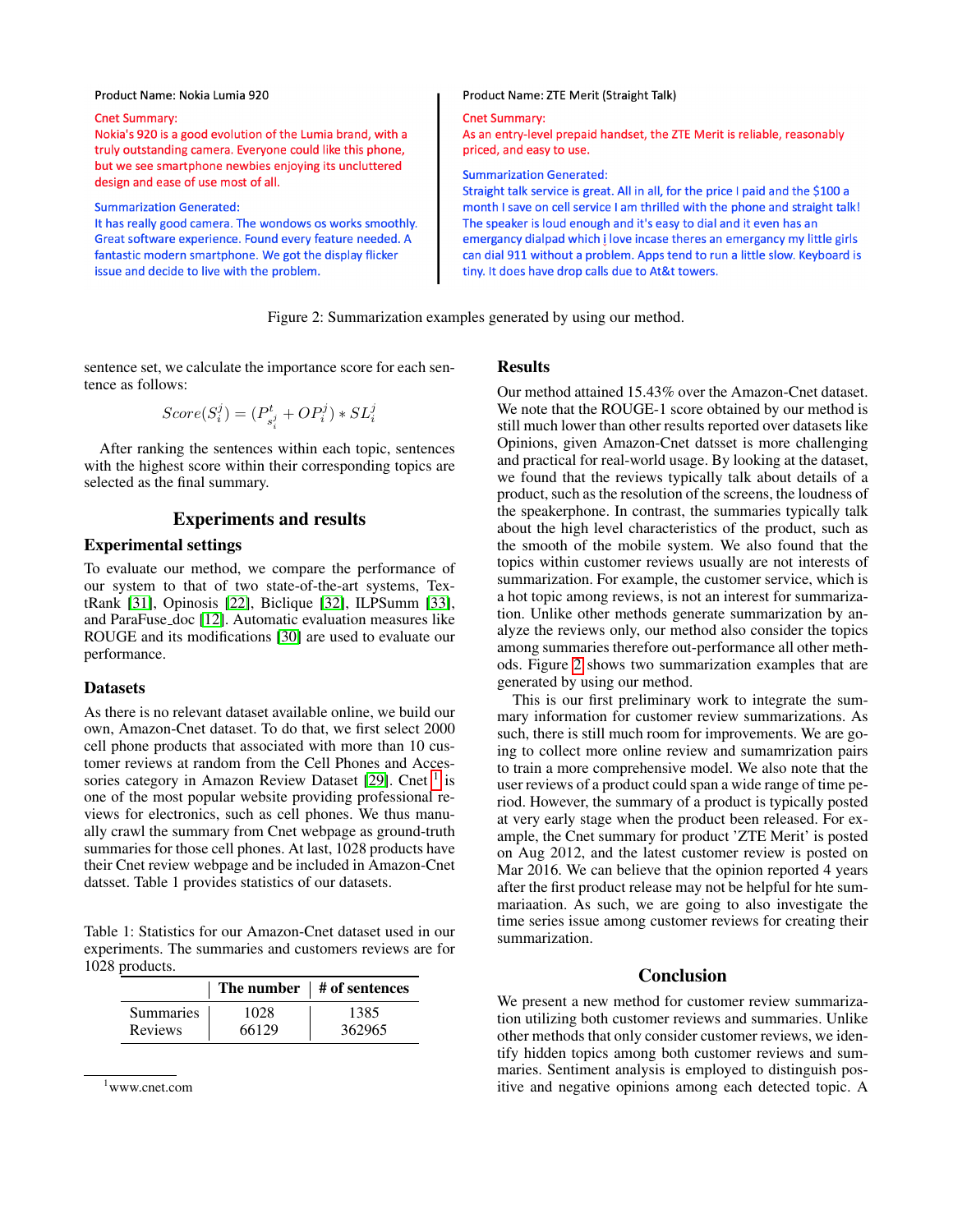classifier is also introduced to distinguish the writing pattern of summaries and that of customer reviews. Finally, sentiments are selected to generate the summarization based on their topic relevance, sentiment analysis score and the writing pattern. A new dataset comprising product reviews and summaries about 1028 products are collected from Amazon and CNET. Experimental results show the effectiveness of our method.

Sevearl challenging issues remain as future work. We are going to collect more data to train a more comprehensive model for review summarization. We shall also investigate the time series among customer reviews for generating summarization.

# References

- <span id="page-4-0"></span>[1] Baralis, E., Cagliero, L., Mahoto, N. and Fiori, A., 2013. GRAPHSUM: Discovering correlations among multiple terms for graph-based summarization. Information Sciences, 249, pp.96-109.
- <span id="page-4-1"></span>[2] Wei, Z. and Gao, W., 2015, August. Gibberish, assistant, or master?: Using tweets linking to news for extractive single-document summarization. In Proceedings of the 38th International ACM SIGIR Conference on Research and Development in Information Retrieval (pp. 1003-1006).
- <span id="page-4-2"></span>[3] Carenini, G., Ng, R.T. and Zhou, X., 2008, June. Summarizing emails with conversational cohesion and subjectivity. In Proceedings of ACL-08: HLT (pp. 353-361).
- <span id="page-4-3"></span>[4] Paulus, R., Xiong, C. and Socher, R., 2017. A deep reinforced model for abstractive summarization. arXiv preprint [arXiv:1705.04304.](http://arxiv.org/abs/1705.04304)
- <span id="page-4-4"></span>[5] Sun, F., Jiang, P., Sun, H., Pei, C., Ou, W. and Wang, X., 2018, October. Multi-source pointer network for product title summarization. In Proceedings of the 27th ACM International Conference on Information and Knowledge Management (pp. 7-16). ACM.
- <span id="page-4-5"></span>[6] Gambhir, M. and Gupta, V., 2017. Recent automatic text summarization techniques: a survey. Artificial Intelligence Review, 47(1), pp.1-66.
- <span id="page-4-6"></span>[7] Pecar, S., 2018, July. Towards opinion summarization of customer reviews. In Proceedings of ACL 2018, Student Research Workshop (pp. 1-8).
- <span id="page-4-7"></span>[8] Filippova, K., 2010, August. Multi-sentence compression: Finding shortest paths in word graphs. In Proceedings of the 23rd International Conference on Computational Linguistics (pp. 322-330). Association for Computational Linguistics.
- <span id="page-4-8"></span>[9] Genest, P.E. and Lapalme, G., 2010, November. Text Generation for Abstractive Summarization. In TAC.
- <span id="page-4-9"></span>[10] Khan, A., Salim, N. and Kumar, Y.J., 2015. A framework for multi-document abstractive summarization based on semantic role labelling. Applied Soft Computing, 30, pp.737-747.
- <span id="page-4-10"></span>[11] Rush, A.M., Chopra, S. and Weston, J., 2015. A neural attention model for abstractive sentence summarization. arXiv preprint [arXiv:1509.00685.](http://arxiv.org/abs/1509.00685)
- <span id="page-4-11"></span>[12] Nayeem, M.T., Fuad, T.A. and Chali, Y., 2018, August. Abstractive unsupervised multi-document summarization using paraphrastic sentence fusion. In Proceedings of the 27th International Conference on Computational Linguistics (pp. 1191-1204).
- <span id="page-4-12"></span>[13] Cao, Z., Li, W., Li, S. and Wei, F., 2018, July. Retrieve, rerank and rewrite: Soft template based neural summarization. In Proceedings of the 56th Annual Meeting of the Association for Computational Linguistics (Volume 1: Long Papers) (pp. 152-161).
- <span id="page-4-13"></span>[14] Fattah, M.A. and Ren, F., 2009. GA, MR, FFNN, PNN and GMM based models for automatic text summarization. Computer Speech & Language, 23(1), pp.126-144.
- <span id="page-4-14"></span>[15] Abuobieda, A., Salim, N., Albaham, A.T., Osman, A.H. and Kumar, Y.J., 2012, March. Text summarization features selection method using pseudo genetic-based model. In 2012 International Conference on Information Retrieval & Knowledge Management (pp. 193-197). IEEE.
- <span id="page-4-15"></span>[16] Nallapati, R., Zhai, F. and Zhou, B., 2017, February. Summarunner: A recurrent neural network based sequence model for extractive summarization of documents. In Thirty-First AAAI Conference on Artificial Intelligence.
- <span id="page-4-16"></span>[17] Zhan, J., Loh, H.T. and Liu, Y., 2009. Gather customer concerns from online product reviewsA text summarization approach. Expert Systems with Applications, 36(2), pp.2107-2115.
- <span id="page-4-17"></span>[18] Yu, N., Huang, M. and Shi, Y., 2016. Product review summarization by exploiting phrase properties. In Proceedings of COLING 2016, the 26th International Conference on Computational Linguistics: Technical Papers (pp. 1113-1124).
- <span id="page-4-18"></span>[19] Tan, J., Kotov, A., Pir Mohammadiani, R. and Huo, Y., 2017, November. Sentence retrieval with sentimentspecific topical anchoring for review summarization. In Proceedings of the 2017 ACM on Conference on Information and Knowledge Management (pp. 2323-2326). ACM.
- <span id="page-4-19"></span>[20] Amplayo, R.K. and Song, M., 2017. An adaptable finegrained sentiment analysis for summarization of multiple short online reviews. Data & Knowledge Engineering, 110, pp.54-67.
- <span id="page-4-20"></span>[21] Hu, M. and Liu, B., 2006, July. Opinion extraction and summarization on the web. In AAAI (Vol. 7, pp. 1621- 1624).
- <span id="page-4-21"></span>[22] Ganesan, K., Zhai, C. and Han, J., 2010, August. Opinosis: A graph based approach to abstractive summarization of highly redundant opinions. In Proceedings of the 23rd International Conference on Computational Linguistics (Coling 2010) (pp. 340-348).
- <span id="page-4-22"></span>[23] Hu, Y.H., Chen, Y.L. and Chou, H.L., 2017. Opinion mining from online hotel reviewsa text summarization approach. Information Processing & Management, 53(2), pp.436-449.